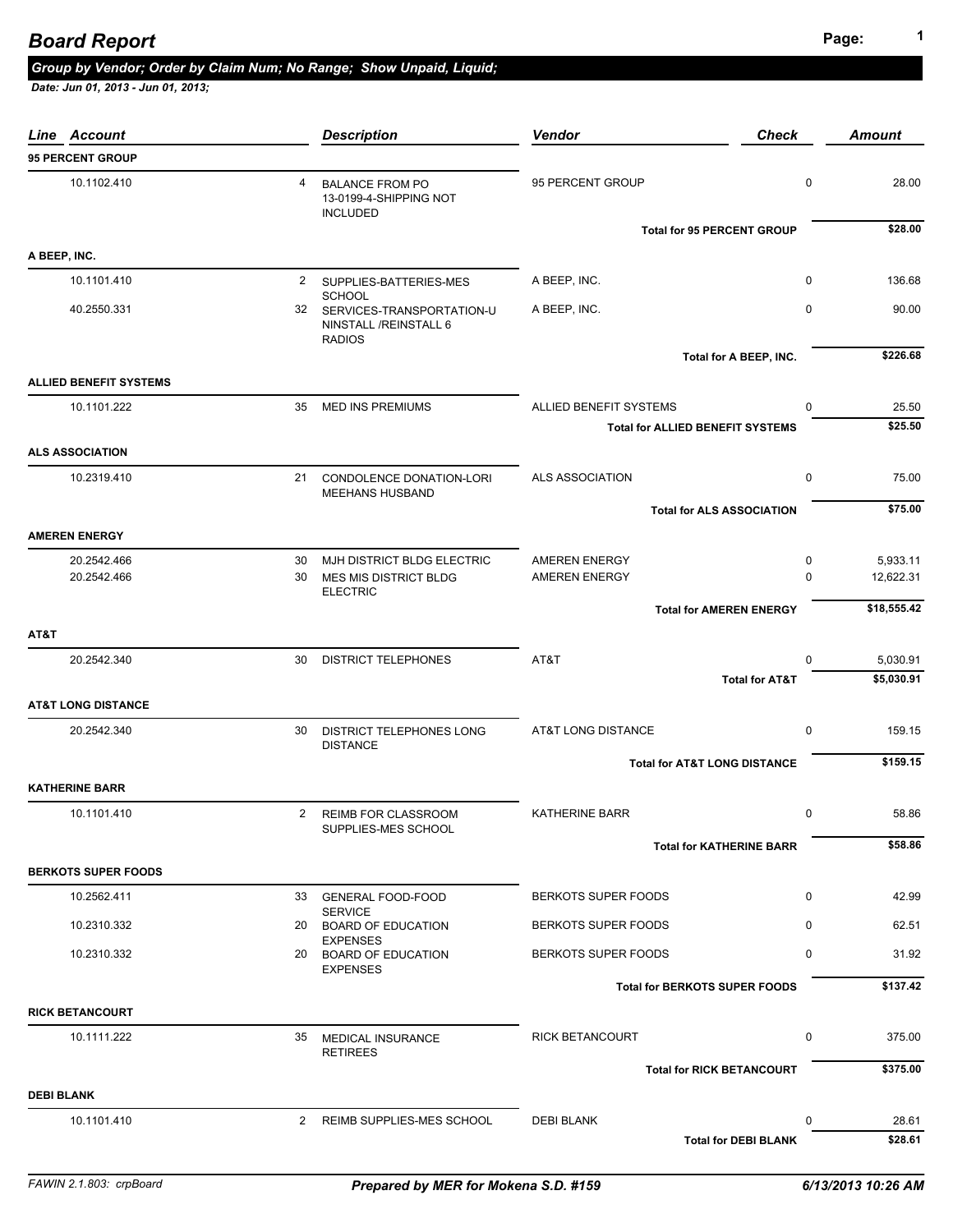| Line Account                     |    | <b>Description</b>                            | Vendor                                                                         | <b>Check</b> | <b>Amount</b>           |
|----------------------------------|----|-----------------------------------------------|--------------------------------------------------------------------------------|--------------|-------------------------|
| BLUE CROSS BLUE SHIELD IL        |    |                                               |                                                                                |              |                         |
| 10.1101.222                      | 35 | MED INSURANCE PREMIUM                         | BLUE CROSS BLUE SHIELD IL                                                      | $\Omega$     | 101,508.28              |
|                                  |    |                                               | Total for BLUE CROSS BLUE SHIELD IL                                            |              | \$101,508.28            |
| <b>CANON FINANCIAL SERVICES</b>  |    |                                               |                                                                                |              |                         |
| 10.2630.320                      |    | 30 COPIER LEASE                               | <b>CANON FINANCIAL SERVICES</b>                                                | 0            | 4,670.00                |
|                                  |    |                                               | <b>Total for CANON FINANCIAL SERVICES</b>                                      |              | \$4,670.00              |
| <b>LINDA CARIVEAU</b>            |    |                                               |                                                                                |              |                         |
| 10.1101.410                      | 2  | <b>REIMB CLASSROOM</b><br>SUPPLIES-MES SCHOOL | LINDA CARIVEAU                                                                 | 0            | 11.99                   |
| <b>CDW GOVERNMENT, INC</b>       |    |                                               | <b>Total for LINDA CARIVEAU</b>                                                |              | \$11.99                 |
| 10.2660.410                      | 5  | MONITOR CABLE,                                | CDW GOVERNMENT, INC                                                            | $\Omega$     | 861.86                  |
|                                  |    |                                               | <b>Total for CDW GOVERNMENT, INC</b>                                           |              | \$861.86                |
| <b>KELLIE CISMOSKI</b>           |    |                                               |                                                                                |              |                         |
| 10.1101.690                      | 5  | STUDENT BOOK FEE REFUND                       | <b>KELLIE CISMOSKI</b>                                                         | $\mathbf 0$  | 25.00                   |
|                                  |    |                                               | <b>Total for KELLIE CISMOSKI</b>                                               |              | \$25.00                 |
| <b>COM ED</b>                    |    |                                               |                                                                                |              |                         |
| 20.2542.466                      | 30 | MES MIS DISTRICT BLDG                         | COM ED                                                                         | $\mathbf 0$  | 6,461.44                |
|                                  |    | <b>ELECTRIC</b>                               |                                                                                | $\Omega$     |                         |
| 20.2542.466                      | 30 | MJH DISTRICT BLDG ELECTRIC                    | COM ED<br><b>Total for COM ED</b>                                              |              | 3,885.51<br>\$10,346.95 |
| <b>COMMUNICATION REVOLVIN FU</b> |    |                                               |                                                                                |              |                         |
|                                  |    |                                               |                                                                                |              |                         |
| 20.2542.340                      | 30 | ADDTL BANDWIDTH                               | <b>COMMUNICATION REVOLVIN FU</b><br><b>Total for COMMUNICATION REVOLVIN FU</b> | $\Omega$     | 700.00<br>\$700.00      |
| <b>MARILYN CONWAY</b>            |    |                                               |                                                                                |              |                         |
|                                  |    |                                               | <b>MARILYN CONWAY</b>                                                          | $\mathbf 0$  | 324.21                  |
| 10.1101.690                      |    | 5 STUDENT BOOK FEE REFUND                     | <b>Total for MARILYN CONWAY</b>                                                |              | \$324.21                |
| CPI QUALIFIED PLAN CONSUL        |    |                                               |                                                                                |              |                         |
| 10.1101.211                      |    |                                               |                                                                                | $\mathbf 0$  | 12.00                   |
|                                  | 30 | BENEFIT-403(b)<br><b>ADMINISTRATIVE FEE</b>   | CPI QUALIFIED PLAN CONSUL                                                      |              |                         |
|                                  |    |                                               | Total for CPI QUALIFIED PLAN CONSUL                                            |              | \$12.00                 |
| <b>CREATIVE TEACHING PRESS</b>   |    |                                               |                                                                                |              |                         |
| 10.1101.410                      | 3  | INSTRUCITONAL MATLS-MIS,                      | <b>CREATIVE TEACHING PRESS</b>                                                 | 0            | 136.52                  |
|                                  |    |                                               | <b>Total for CREATIVE TEACHING PRESS</b>                                       |              | \$136.52                |
| <b>DAVID ANTHONY JEWELRY</b>     |    |                                               |                                                                                |              |                         |
| 10.2319.350                      |    | 21 SPECIAL DISTRICT SERVICES                  | DAVID ANTHONY JEWELRY                                                          | 0            | 135.00                  |
|                                  |    | <b>ENGRAVE BELLS</b>                          | <b>Total for DAVID ANTHONY JEWELRY</b>                                         |              | \$135.00                |
| <b>TIFFANY DAVIS</b>             |    |                                               |                                                                                |              |                         |
| 10.1101.410                      |    | 2 REIMB CLASSROOM                             | <b>TIFFANY DAVIS</b>                                                           | 0            | 43.78                   |
|                                  |    | SUPPLIES-MES SCHOOL                           |                                                                                |              |                         |
|                                  |    |                                               | <b>Total for TIFFANY DAVIS</b>                                                 |              | \$43.78                 |
| DELTA DENTAL OF IL-RISK          |    |                                               |                                                                                |              |                         |
|                                  |    |                                               |                                                                                |              |                         |
| 10.1101.222                      |    | 35 DENTAL INSURANCE<br>PREMIUMS JUNE          | DELTA DENTAL OF IL-RISK                                                        | 0            | 8,215.46                |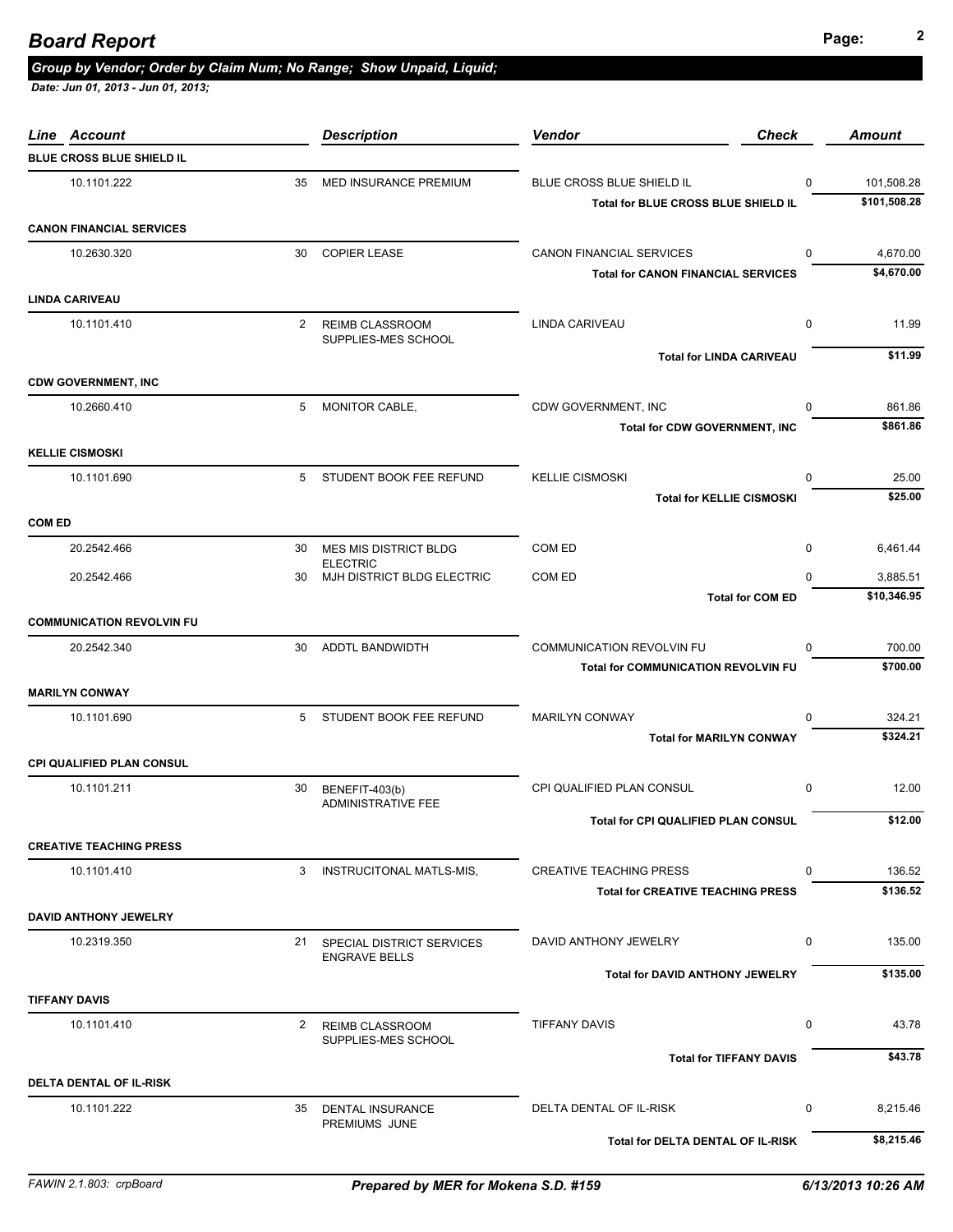# **Page: <sup>3</sup>** *Board Report*

#### *Group by Vendor; Order by Claim Num; No Range; Show Unpaid, Liquid;*

| Line Account                        |                 | <b>Description</b>                                             | <b>Vendor</b><br><b>Check</b>                 |              | <b>Amount</b> |
|-------------------------------------|-----------------|----------------------------------------------------------------|-----------------------------------------------|--------------|---------------|
| <b>ELIM CHRISTIAN SERVICES</b>      |                 |                                                                |                                               |              |               |
| 10.1200.410                         | 10              | SUPPLIES-STUDENT SERVICES                                      | ELIM CHRISTIAN SERVICES                       | 0            | 70.00         |
| 10.4120.678                         | 10 <sup>1</sup> | PRIVATE TUITION                                                | ELIM CHRISTIAN SERVICES                       | $\Omega$     | 10,390.38     |
|                                     |                 |                                                                | <b>Total for ELIM CHRISTIAN SERVICES</b>      |              | \$10,460.38   |
| <b>TIFFANY ENGLISH</b>              |                 |                                                                |                                               |              |               |
| 10.2410.332                         | $\mathbf{2}$    | <b>REIMB MILEAGE</b><br>TRAVEL-BUILDING<br>ADMINISTRATION/MES  | <b>TIFFANY ENGLISH</b>                        | $\mathbf 0$  | 48.74         |
|                                     |                 |                                                                | <b>Total for TIFFANY ENGLISH</b>              |              | \$48.74       |
| <b>EVON'S TROPHIES &amp; AWARDS</b> |                 |                                                                |                                               |              |               |
| 10.2319.350                         | 21              | <b>ENGRAVED NAME PLATES</b>                                    | <b>EVON'S TROPHIES &amp; AWARDS</b>           | $\mathbf{0}$ | 85.74         |
|                                     |                 |                                                                | <b>Total for EVON'S TROPHIES &amp; AWARDS</b> |              | \$85.74       |
| <b>FEIL WATER TREATMENT</b>         |                 |                                                                |                                               |              |               |
| 10.2321.410                         |                 | 21 WATER-SUPERINTENDENTS<br><b>OFFICE</b>                      | FEIL WATER TREATMENT                          | $\mathbf 0$  | 30.00         |
|                                     |                 |                                                                | <b>Total for FEIL WATER TREATMENT</b>         |              | \$30.00       |
| <b>ARLENE FIORE</b>                 |                 |                                                                |                                               |              |               |
| 10.1111.222                         | 35              | <b>MEDICAL INSURANCE</b><br><b>RETIREES</b>                    | <b>ARLENE FIORE</b>                           | $\mathbf 0$  | 375.00        |
|                                     |                 |                                                                | <b>Total for ARLENE FIORE</b>                 |              | \$375.00      |
| <b>DEARBORN NATIONAL LIFE</b>       |                 |                                                                |                                               |              |               |
| 10.1101.222                         | 35              | LIFE INSURANCE PREMIUMS                                        | DEARBORN NATIONAL LIFE                        | 0            | 643.20        |
|                                     |                 |                                                                | <b>Total for DEARBORN NATIONAL LIFE</b>       |              | \$643.20      |
| <b>FOX RIVER FOODS</b>              |                 |                                                                |                                               |              |               |
| 10.2562.411                         | 33              | HONORS & END OF YR                                             | FOX RIVER FOODS                               | $\mathbf 0$  | 556.46        |
| 10.2562.410                         | 33              | <b>BRKFASTS</b><br>NON-FOOD SUPPLIES-FOOD<br><b>SERVICE</b>    | FOX RIVER FOODS                               | $\mathbf{0}$ | 193.74        |
| 10.2562.411                         | 33              | <b>GENERAL FOOD-FOOD</b><br><b>SERVICE</b>                     | FOX RIVER FOODS                               | $\mathbf 0$  | 4,011.77      |
|                                     |                 |                                                                | <b>Total for FOX RIVER FOODS</b>              |              | \$4,761.97    |
| <b>FREE SPIRIT PUBLISHING</b>       |                 |                                                                |                                               |              |               |
| 10.1101.410                         | 3               | <b>INSTRUCTIONAL MATERIALS</b><br>MIS,                         | <b>FREE SPIRIT PUBLISHING</b>                 | $\mathbf 0$  | 93.82         |
|                                     |                 |                                                                | <b>Total for FREE SPIRIT PUBLISHING</b>       |              | \$93.82       |
| <b>GRAINGER PARTS</b>               |                 |                                                                |                                               |              |               |
| 20.2542.550                         | 4               | <b>REPLACE BLDG</b><br>EQUIPMENT/MJH ELECTRIC<br><b>TIMERS</b> | <b>GRAINGER PARTS</b>                         | $\mathbf 0$  | 576.92        |
|                                     |                 |                                                                | <b>Total for GRAINGER PARTS</b>               |              | \$576.92      |
| <b>JENNIFER GRUDZINSKI</b>          |                 |                                                                |                                               |              |               |
| 10.2562.690                         |                 | 33 MILK FEE REFUND NOT                                         | <b>JENNIFER GRUDZINSKI</b>                    | 0            | 40.00         |
| 10.1101.690                         | 5               | <b>ATTENDING</b><br><b>REGISTRATION FEE REFUND</b>             | <b>JENNIFER GRUDZINSKI</b>                    | $\mathbf 0$  | 128.00        |
|                                     |                 | <b>NOT ATTENDING</b>                                           | <b>Total for JENNIFER GRUDZINSKI</b>          |              | \$168.00      |
| <b>G.W. BERKHEIMER CO.</b>          |                 |                                                                |                                               |              |               |
| 20.2542.410                         | 3               | REPLACE AC MOTOR                                               | G.W. BERKHEIMER CO.                           | 0            | 279.73        |
| 20.2542.550                         | 4               | MOTOR FOR PUMP MJH,                                            | G.W. BERKHEIMER CO.                           | $\Omega$     | 1,008.15      |
|                                     |                 |                                                                | Total for G.W. BERKHEIMER CO.                 |              | \$1,287.88    |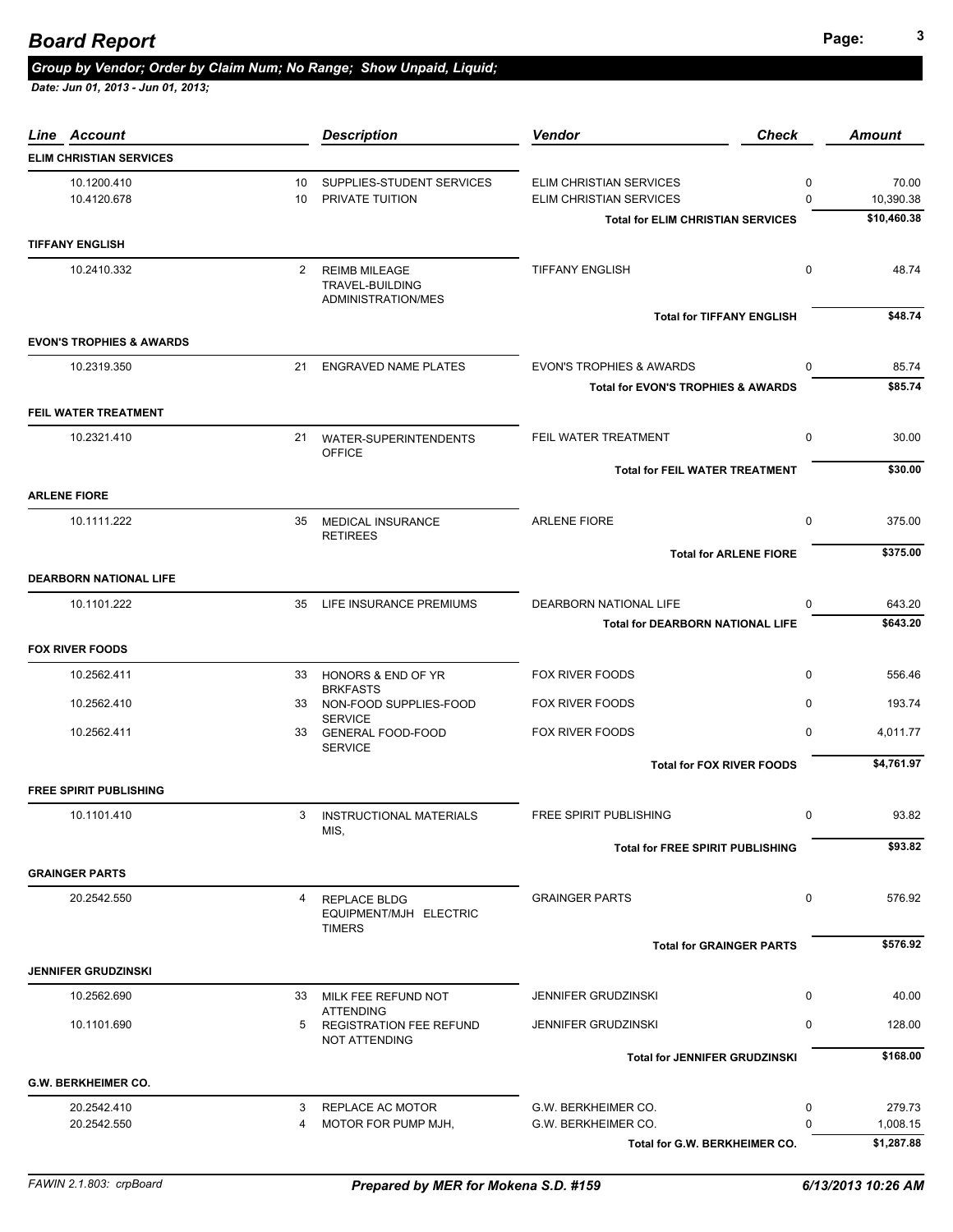#### **Page: <sup>4</sup>** *Board Report*

#### *Group by Vendor; Order by Claim Num; No Range; Show Unpaid, Liquid;*

| Line Account               |    | <b>Description</b>                                       | Vendor                   | <b>Check</b>                         | <b>Amount</b> |
|----------------------------|----|----------------------------------------------------------|--------------------------|--------------------------------------|---------------|
| <b>LAURA HARTWELL</b>      |    |                                                          |                          |                                      |               |
| 10.1200.300                | 10 | PURCHASE SERVICES-REIMB                                  | <b>LAURA HARTWELL</b>    | $\mathbf 0$                          | 891.00        |
| 10.1200.300                | 10 | <b>THERAPY</b><br>PURCHASE SERVICES-REIMB                | <b>LAURA HARTWELL</b>    | $\Omega$                             | 495.00        |
| 10.1200.300                |    | THERAPY S700432<br>10 PURCHASE SERVICES-REIMB            | <b>LAURA HARTWELL</b>    | $\Omega$                             | 972.00        |
| 10.1200.300                | 10 | <b>THERAPY</b><br>PURCHASE SERVICES-REIMB                | <b>LAURA HARTWELL</b>    | 0                                    | 540.00        |
| 10.1200.300                |    | THERAPY S700432 MARCH<br>10 PURCHASE                     | <b>LAURA HARTWELL</b>    | 0                                    | 1,017.00      |
| 10.1200.300                | 10 | SERVICES-THERAPY SERVICES<br>PURCHASE SERVICES-REIMB     | <b>LAURA HARTWELL</b>    | 0                                    | 405.00        |
|                            |    | THERAPY SERVICES S700432                                 |                          |                                      |               |
| <b>Mr. DENNIS HEIDKAMP</b> |    |                                                          |                          | <b>Total for LAURA HARTWELL</b>      | \$4,320.00    |
| 10.1101.690                | 5  |                                                          | Mr. DENNIS HEIDKAMP      | $\mathbf 0$                          | 25.00         |
|                            |    | STUDENT BOOK FEE REFUND<br>ALEX                          |                          |                                      |               |
|                            |    |                                                          |                          | <b>Total for Mr. DENNIS HEIDKAMP</b> | \$25.00       |
| <b>DEBORAH L. HOCKING</b>  |    |                                                          |                          |                                      |               |
| 10.1111.222                | 35 | <b>MEDICAL INSURANCE</b><br><b>RETIREES</b>              | DEBORAH L. HOCKING       | $\mathbf 0$                          | 375.00        |
|                            |    |                                                          |                          | <b>Total for DEBORAH L. HOCKING</b>  | \$375.00      |
| <b>DONNA HOFFMAN</b>       |    |                                                          |                          |                                      |               |
| 10.1111.222                | 35 | <b>MEDICAL INSURANCE</b><br><b>RETIREES</b>              | DONNA HOFFMAN            | $\mathbf 0$                          | 412.50        |
|                            |    |                                                          |                          | <b>Total for DONNA HOFFMAN</b>       | \$412.50      |
| <b>HOME DEPOT*</b>         |    |                                                          |                          |                                      |               |
| 20.2543.410                | 31 | <b>GROUNDS MAINTENANCE</b>                               | HOME DEPOT*              | $\mathbf 0$                          | 297.00        |
| 20.2542.411                | 3  | <b>SUPPLIES</b><br>SUPPLIES-O&M                          | HOME DEPOT*              | $\mathbf 0$                          | 14.62         |
| 20.2542.411                | 3  | MAINTENANCE/MIS<br>SUPPLIES-O&M                          | HOME DEPOT*              | $\mathbf 0$                          | 52.36         |
| 20.2542.411                | 4  | MAINTENANCE/MIS<br>SUPPLIES-O&M                          | HOME DEPOT*              | 0                                    | 49.80         |
| 20.2543.410                |    | MAINTENANCE/MJH<br>31 GROUNDS MAINTENANCE                | HOME DEPOT*              | 0                                    | 77.76         |
| 20.2543.410                | 31 | <b>SUPPLIES</b><br><b>GROUNDS MAINTENANCE</b>            | HOME DEPOT*              | $\mathbf 0$                          | 17.91         |
| 20.2542.411                | 3  | <b>SUPPLIES</b><br>SUPPLIES-O&M                          | HOME DEPOT*              | $\pmb{0}$                            | 19.98         |
|                            |    | MAINTENANCE/MIS                                          |                          |                                      |               |
| 20.2542.411                | 3  | SUPPLIES-O&M<br>MAINTENANCE/MIS                          | HOME DEPOT*              | 0                                    | 164.03        |
| 20.2542.411                | 3  | SUPPLIES-O&M<br>MAINTENANCE/MIS                          | HOME DEPOT*              | 0                                    | 100.00        |
|                            |    |                                                          |                          | Total for HOME DEPOT*                | \$793.46      |
| <b>DEBBIE HRISTAKOS</b>    |    |                                                          |                          |                                      |               |
| 10.1101.690                |    | 5 STUDENT BOOK FEE REFUND                                | <b>DEBBIE HRISTAKOS</b>  | 0                                    | 56.75         |
|                            |    |                                                          |                          | <b>Total for DEBBIE HRISTAKOS</b>    | \$56.75       |
| <b>LIDIA HUERTA</b>        |    |                                                          |                          |                                      |               |
| 10.1200.300                | 10 | <b>PURCHASE</b><br>SERVICES-BILINGUAL<br><b>SERVICES</b> | <b>LIDIA HUERTA</b>      | 0                                    | 1,120.00      |
|                            |    |                                                          |                          | <b>Total for LIDIA HUERTA</b>        | \$1,120.00    |
| <b>IASB PUBLICATIONS</b>   |    |                                                          |                          |                                      |               |
| 10.2310.640                | 20 | <b>DISTRICT ASSOC</b><br>MEMBERSHIPS ANNUAL DUES         | <b>IASB PUBLICATIONS</b> | 0                                    | 4,449.00      |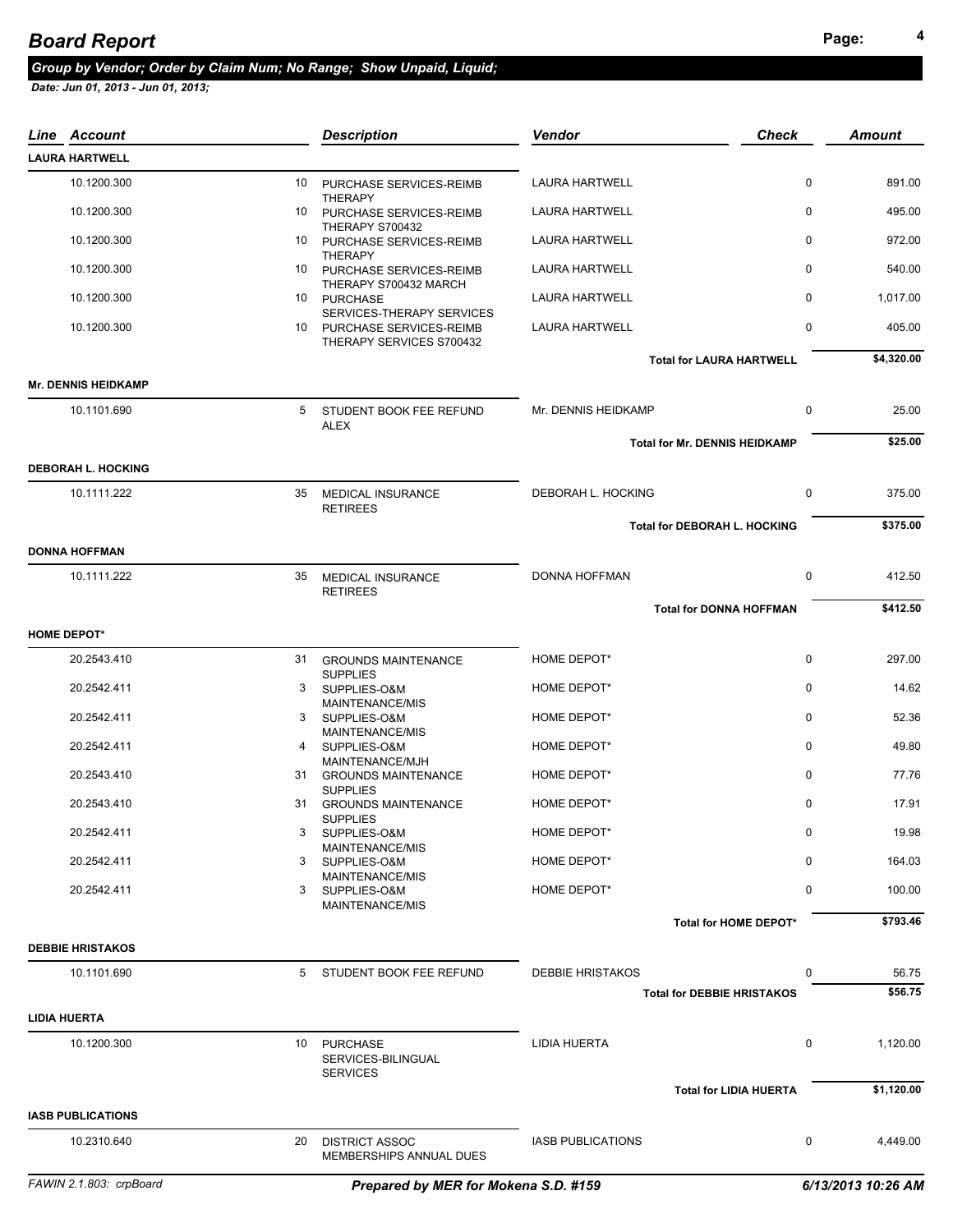| Line Account                      |                | <b>Description</b>                                            | <b>Vendor</b><br><b>Check</b>                               | <b>Amount</b>          |
|-----------------------------------|----------------|---------------------------------------------------------------|-------------------------------------------------------------|------------------------|
|                                   |                |                                                               | <b>Total for IASB PUBLICATIONS</b>                          | \$4,449.00             |
| <b>ILLINOIS PRINCIPALS ASSOC</b>  |                |                                                               |                                                             |                        |
| 10.2210.314                       |                | 13 ASST PRINC & DEANS<br>CONFERENCE M HANSEN,                 | <b>ILLINOIS PRINCIPALS ASSOC</b><br>$\mathbf 0$             | 340.00                 |
|                                   |                |                                                               | <b>Total for ILLINOIS PRINCIPALS ASSOC</b>                  | \$340.00               |
| <b>ILLINOIS PUBLIC RISK FUND</b>  |                |                                                               |                                                             |                        |
| 80.2364.380                       | 30             | <b>COMMERCIAL LIABILITY</b><br>INSURANCE JULY INSTLMNT        | $\mathbf 0$<br><b>ILLINOIS PUBLIC RISK FUND</b>             | 5,263.00               |
|                                   |                |                                                               | Total for ILLINOIS PUBLIC RISK FUND                         | \$5,263.00             |
| <b>INLAND ARTS &amp; GRAPHICS</b> |                |                                                               |                                                             |                        |
| 10.2319.350                       |                | 21 SPECIAL DISTRICT SERVICES<br>-BUSINESS CARDS               | $\mathbf 0$<br><b>INLAND ARTS &amp; GRAPHICS</b>            | 39.51                  |
|                                   |                |                                                               | <b>Total for INLAND ARTS &amp; GRAPHICS</b>                 | \$39.51                |
| <b>INTERSTATE BATTERY</b>         |                |                                                               |                                                             |                        |
| 20.2543.410                       | 31             | <b>REPLACMNT BATTERIES</b>                                    | <b>INTERSTATE BATTERY</b><br>$\Omega$                       | 163.95                 |
|                                   |                |                                                               | <b>Total for INTERSTATE BATTERY</b>                         | \$163.95               |
| <b>KIMBERELY JARRELL</b>          |                |                                                               |                                                             |                        |
| 10.1101.691                       | 5              | T. MAHY ANGLERS<br>REFUND-COULD NOT<br><b>PARTICIPATE</b>     | KIMBERELY JARRELL<br>$\mathbf 0$                            | 45.00                  |
|                                   |                |                                                               | <b>Total for KIMBERELY JARRELL</b>                          | \$45.00                |
| JOSTENS, INC.                     |                |                                                               |                                                             |                        |
| 10.1102.410                       | $\overline{4}$ | SUPPLIES-MJH ADDTL DIPLOMA                                    | JOSTENS, INC.<br>$\mathbf 0$                                | 7.56                   |
|                                   |                |                                                               | Total for JOSTENS, INC.                                     | \$7.56                 |
| <b>JANE KAMINSKI</b>              |                |                                                               |                                                             |                        |
| 40.2550.331                       | 32             | SERVICES-TRANSPORTATION<br><b>CDL RENEWAL</b>                 | <b>JANE KAMINSKI</b><br>0                                   | 60.00                  |
|                                   |                |                                                               | <b>Total for JANE KAMINSKI</b>                              | \$60.00                |
| <b>DEBRA KAPPEL</b>               |                |                                                               |                                                             |                        |
| 10.2410.332                       | $\overline{2}$ | <b>REIMB MILEAGE</b><br>TRAVEL-BUILDING<br>ADMINISTRATION/MES | <b>DEBRA KAPPEL</b><br>$\mathbf 0$                          | 50.37                  |
|                                   |                |                                                               | <b>Total for DEBRA KAPPEL</b>                               | \$50.37                |
| <b>ANNA KIRCHNER</b>              |                |                                                               |                                                             |                        |
| 10.2410.332                       | 2              | REIMB REG FEE GIRLS ON THE<br><b>RUN</b>                      | <b>ANNA KIRCHNER</b><br>0                                   | 45.00                  |
|                                   |                |                                                               | <b>Total for ANNA KIRCHNER</b>                              | \$45.00                |
| <b>MARY LOUISE KNOERZER</b>       |                |                                                               |                                                             |                        |
| 10.2319.410                       | 21             | <b>BOARD OF EDUCATION--ROSES</b><br>FOR ROSE CEREMONY         | <b>MARY LOUISE KNOERZER</b><br>0                            | 50.98                  |
|                                   |                |                                                               | <b>Total for MARY LOUISE KNOERZER</b>                       | \$50.98                |
| <b>KONE, INC</b>                  |                |                                                               |                                                             |                        |
| 20.2542.323                       | 4              | <b>QRTLY SERVICES-O&amp;M</b><br>MAINTENANCE/MJH              | KONE, INC<br>0                                              | 478.05                 |
|                                   |                |                                                               | <b>Total for KONE, INC</b>                                  | \$478.05               |
| <b>KRYSTAL DAIRY</b>              |                |                                                               |                                                             |                        |
| 10.2562.413                       | 33             | MAY MILK- FOOD SERVICE                                        | <b>KRYSTAL DAIRY</b><br>0<br><b>Total for KRYSTAL DAIRY</b> | 2,669.70<br>\$2,669.70 |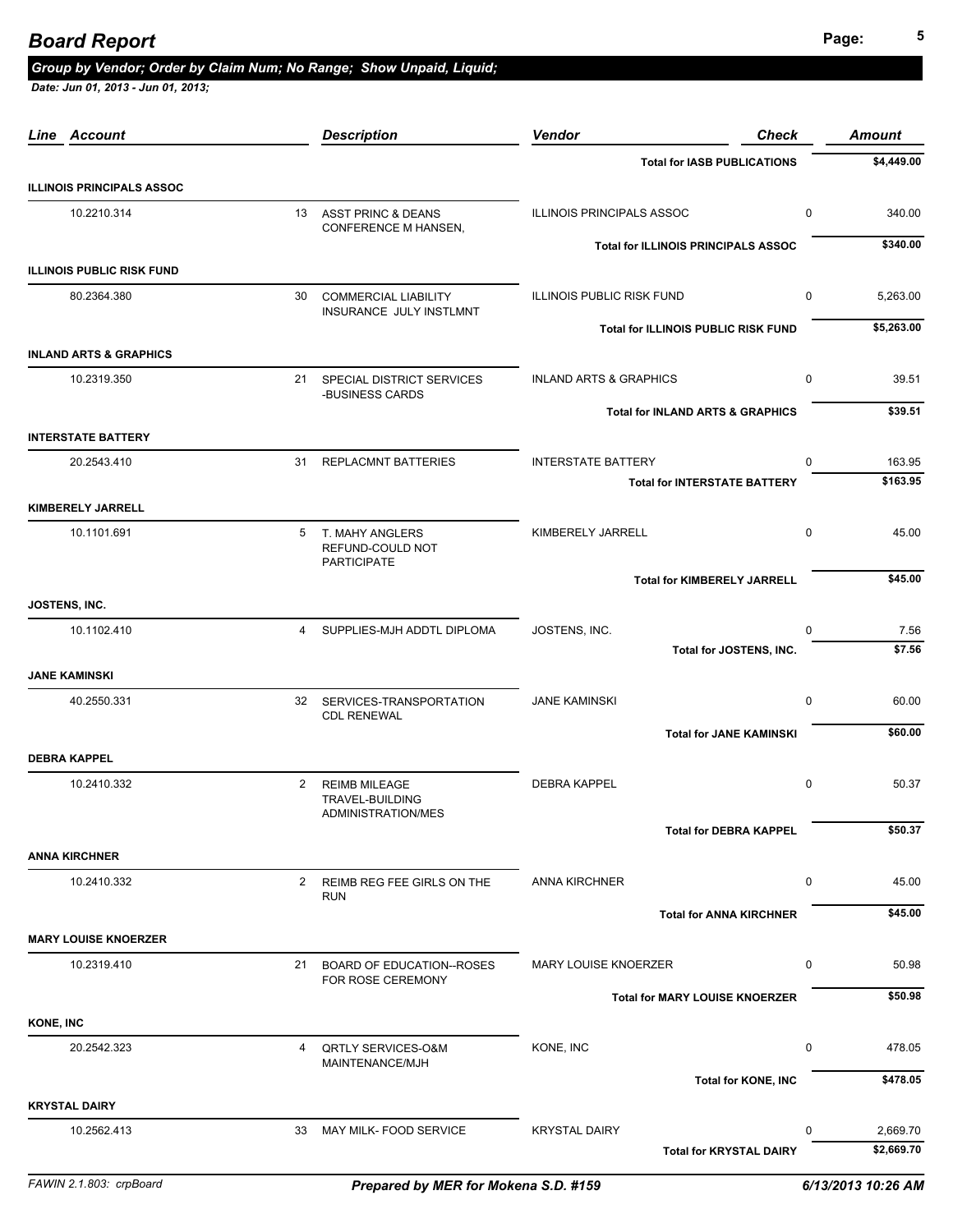## **Page: <sup>6</sup>** *Board Report*

### *Group by Vendor; Order by Claim Num; No Range; Show Unpaid, Liquid;*

 *Date: Jun 01, 2013 - Jun 01, 2013;* 

| Line Account                    |    | <b>Description</b>                              | <b>Vendor</b>                             | <b>Check</b> | <b>Amount</b> |
|---------------------------------|----|-------------------------------------------------|-------------------------------------------|--------------|---------------|
| <b>THOMAS LAMB</b>              |    |                                                 |                                           |              |               |
| 10.1111.222                     | 35 | <b>MEDICAL INSURANCE</b><br><b>RETIREES</b>     | <b>THOMAS LAMB</b>                        | $\mathbf 0$  | 375.00        |
|                                 |    |                                                 | <b>Total for THOMAS LAMB</b>              |              | \$375.00      |
| <b>LINCOLN-WAY AREA SP ED</b>   |    |                                                 |                                           |              |               |
| 40.2559.331                     |    | 10 SP ED CONTRACT<br>TRANSPORTATION FINAL 12-13 | LINCOLN-WAY AREA SP ED                    | $\mathbf 0$  | 14,553.16     |
|                                 |    |                                                 | Total for LINCOLN-WAY AREA SP ED          |              | \$14,553.16   |
| <b>MACNEAL SCHOOL</b>           |    |                                                 |                                           |              |               |
| 10.4120.678                     |    | 10 PRIVATE TUITION                              | MACNEAL SCHOOL                            | $\Omega$     | 7,385.76      |
| <b>CAROLYN MANKA</b>            |    |                                                 | <b>Total for MACNEAL SCHOOL</b>           |              | \$7,385.76    |
|                                 |    |                                                 |                                           |              |               |
| 10.1101.690                     | 5  | STUDENT BOOK FEE REFUND<br><b>MANKA</b>         | <b>CAROLYN MANKA</b>                      | $\mathbf 0$  | 25.00         |
|                                 |    |                                                 | <b>Total for CAROLYN MANKA</b>            |              | \$25.00       |
| <b>MARTIN IMPLEMENT SALES</b>   |    |                                                 |                                           |              |               |
| 20.2543.320                     |    | 31 GROUNDS MAINTENANCE -<br><b>FILTERS</b>      | <b>MARTIN IMPLEMENT SALES</b>             | $\mathbf 0$  | 67.69         |
|                                 |    |                                                 | <b>Total for MARTIN IMPLEMENT SALES</b>   |              | \$67.69       |
| <b>MARGARET JANES</b>           |    |                                                 |                                           |              |               |
| 10.1101.410                     |    | 2 REIMB CLASSROOM<br>SUPPLIES-MES SCHOOL        | <b>MARGARET JANES</b>                     | $\mathbf 0$  | 57.71         |
|                                 |    |                                                 | <b>Total for MARGARET JANES</b>           |              | \$57.71       |
| <b>MARK'S PLUMBING PARTS</b>    |    |                                                 |                                           |              |               |
| 20.2542.410                     | 3  | REPAIR/REPLACEMENT<br>O&M/MIS GASKETS           | <b>MARK'S PLUMBING PARTS</b>              | $\mathbf 0$  | 53.67         |
|                                 |    |                                                 | <b>Total for MARK'S PLUMBING PARTS</b>    |              | \$53.67       |
| <b>MARTIN WHALEN OFFICE SOL</b> |    |                                                 |                                           |              |               |
| 10.2321.411                     |    | 21 SUPPLIES-STAPLES-DISTRICT<br><b>OFFICE</b>   | MARTIN WHALEN OFFICE SOL                  | $\mathbf 0$  | 59.00         |
| 10.2544.310                     | 30 | MONTHLY CONTRACT                                | MARTIN WHALEN OFFICE SOL                  | $\Omega$     | 3,548.83      |
|                                 |    |                                                 | <b>Total for MARTIN WHALEN OFFICE SOL</b> |              | \$3,607.83    |
| <b>MCGRAW-HILL COMPANIES</b>    |    |                                                 |                                           |              |               |
| 10.2230.310                     | 18 | <b>GR 1 TERRA NOVA SCORING</b>                  | MCGRAW-HILL COMPANIES                     | 0            | 860.29        |
|                                 |    | <b>ENRICH PLACEMNT GR2</b>                      | <b>Total for MCGRAW-HILL COMPANIES</b>    |              | \$860.29      |
| <b>MCPC COMPUTER PRODUCTS</b>   |    |                                                 |                                           |              |               |
| 10.2660.310                     | 5  | ONE YR SUPPORT & MAINT,                         | MCPC COMPUTER PRODUCTS                    | 0            | 1,798.95      |
|                                 |    |                                                 | <b>Total for MCPC COMPUTER PRODUCTS</b>   |              | \$1,798.95    |
| <b>MEDWORKS OF NEW LENOX</b>    |    |                                                 |                                           |              |               |
| 40.2550.310                     |    | 32 DRIVER-ANNUAL PHYSICAL                       | MEDWORKS OF NEW LENOX                     | 0            | 65.00         |
|                                 |    | <b>DRUG SCREEN</b>                              |                                           |              |               |
|                                 |    |                                                 | <b>Total for MEDWORKS OF NEW LENOX</b>    |              | \$65.00       |
| <b>MENARDS</b>                  |    |                                                 |                                           |              |               |
| 20.2543.410                     |    | 31 GROUNDS MAINTENANCE<br><b>SUPPLIES</b>       | <b>MENARDS</b>                            | $\mathbf 0$  | 99.04         |
| 20.2542.411                     |    | 31 SUPPLIES-O&M MAINTENANCE                     | <b>MENARDS</b>                            | 0            | 799.65        |
| 20.2542.411                     | 4  | -PAINT<br>SUPPLIES-O&M<br>MAINTENANCE/MJH       | <b>MENARDS</b>                            | 0            | 112.20        |

*FAWIN 2.1.803: crpBoard Prepared by MER for Mokena S.D. #159 6/13/2013 10:26 AM*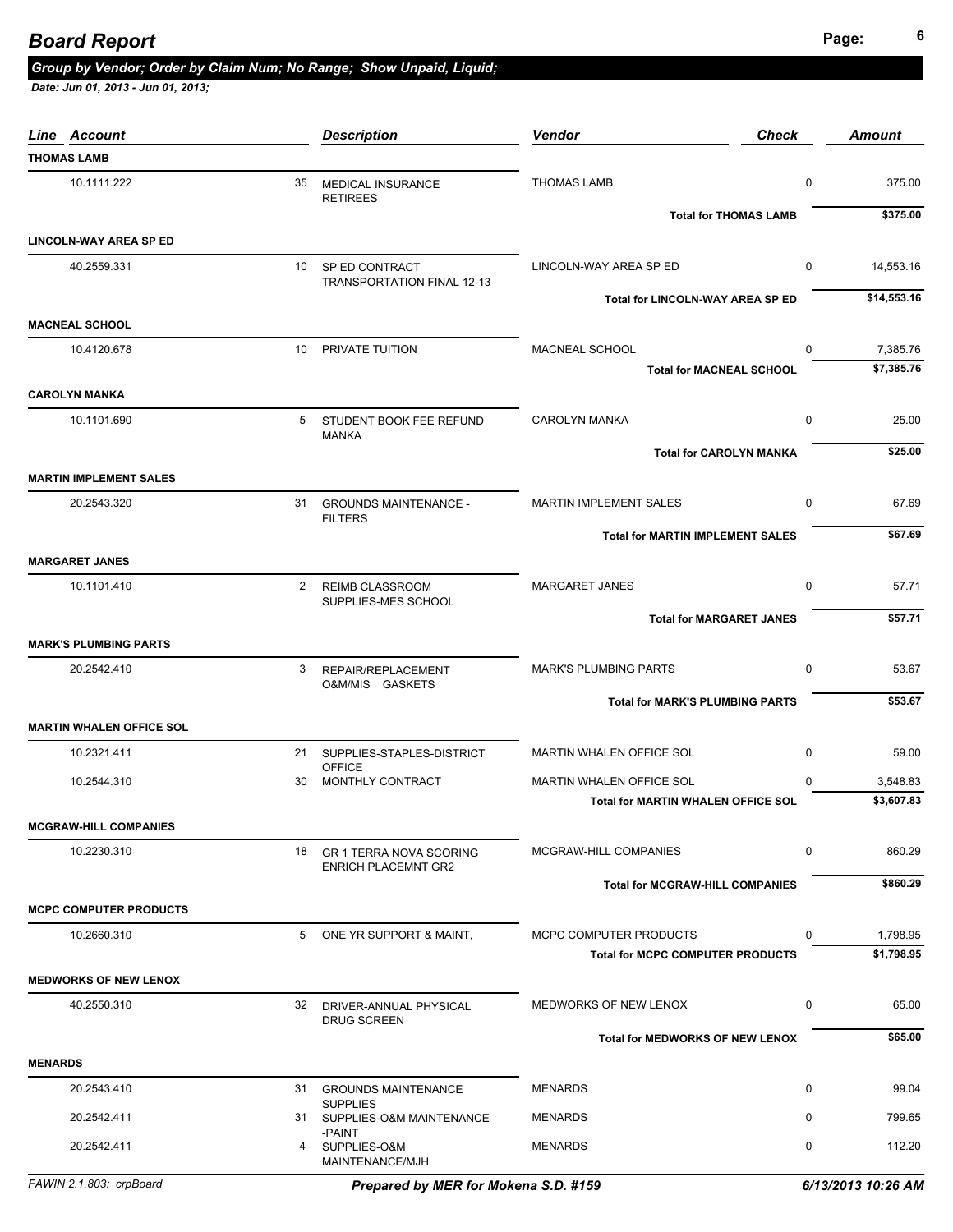# **Page: <sup>7</sup>** *Board Report*

#### *Group by Vendor; Order by Claim Num; No Range; Show Unpaid, Liquid;*

|                  | Line Account                      |    | <b>Description</b>                                                              | Vendor                                     | <b>Check</b>               | <b>Amount</b> |
|------------------|-----------------------------------|----|---------------------------------------------------------------------------------|--------------------------------------------|----------------------------|---------------|
|                  | 20.2542.411                       | 2  | SUPPLIES-O&M                                                                    | <b>MENARDS</b>                             | $\mathbf 0$                | 112.10        |
|                  | 20.2542.411                       | 3  | MAINTENANCE/MES<br>SUPPLIES-O&M                                                 | <b>MENARDS</b>                             | $\mathbf 0$                | 224.11        |
|                  | 20.2543.410                       | 31 | <b>MAINTENANCE/MIS</b><br>MAINTENANCE<br>SUPPLIES-PAINT                         | <b>MENARDS</b>                             | $\mathbf 0$                | 69.85         |
|                  |                                   |    |                                                                                 |                                            | <b>Total for MENARDS</b>   | \$1,416.95    |
|                  | <b>MIDWEST TRANSIT EQUIPMENT</b>  |    |                                                                                 |                                            |                            |               |
|                  | 40.2550.412                       |    | 32 MAINTENANCE<br>PARTS-TRANSPORTATION                                          | MIDWEST TRANSIT EQUIPMENT                  | $\mathbf 0$                | 639.26        |
|                  | 40.2550.331                       | 32 | SERVICES-TRANSPORTATION                                                         | <b>MIDWEST TRANSIT EQUIPMENT</b>           | 0                          | 475.00        |
|                  | 40.2550.412                       |    | 32 MAINTENANCE<br>PARTS-TRANSPORTATION                                          | MIDWEST TRANSIT EQUIPMENT                  | 0                          | 67.11         |
|                  | 40.2550.331                       | 32 | SERVICES-TRANSPORTATION                                                         | MIDWEST TRANSIT EQUIPMENT                  | 0                          | 218.50        |
|                  | 40.2550.412                       | 32 | <b>MAINTENANCE</b><br>PARTS-TRANSPORTATION                                      | MIDWEST TRANSIT EQUIPMENT                  | 0                          | 37.81         |
|                  | 40.2550.331                       |    | 32 SERVICES-TRANSPORTATION                                                      | MIDWEST TRANSIT EQUIPMENT                  | $\mathbf 0$                | 190.00        |
|                  | 40.2550.412                       |    | 32 MAINTENANCE<br>PARTS-TRANSPORTATION                                          | MIDWEST TRANSIT EQUIPMENT                  | 0                          | 3.99          |
|                  | 40.2550.331                       |    | 32 SERVICES-TRANSPORTATION                                                      | MIDWEST TRANSIT EQUIPMENT                  | $\mathbf 0$                | 66.50         |
|                  | 40.2550.412                       | 32 | <b>MAINTENANCE</b><br>PARTS-TRANSPORTATION                                      | MIDWEST TRANSIT EQUIPMENT                  | 0                          | 3.99          |
|                  | 40.2550.331                       |    | 32 SERVICES-TRANSPORTATION                                                      | MIDWEST TRANSIT EQUIPMENT                  | 0                          | 66.72         |
|                  | 40.2550.412                       |    | 32 MAINTENANCE<br>PARTS-TRANSPORTATION                                          | MIDWEST TRANSIT EQUIPMENT                  | $\Omega$                   | 43.98         |
|                  | 40.2550.331                       |    | 32 SERVICES-TRANSPORTATION                                                      | MIDWEST TRANSIT EQUIPMENT                  | 0                          | 133.00        |
|                  | 40.2550.412                       | 32 | <b>MAINTENANCE</b><br>PARTS-TRANSPORTATION                                      | MIDWEST TRANSIT EQUIPMENT                  | 0                          | 34.39         |
|                  | 40.2550.331                       | 32 | SERVICES-TRANSPORTATION                                                         | MIDWEST TRANSIT EQUIPMENT                  | $\mathbf 0$                | 133.00        |
|                  | 40.2550.412                       | 32 | MAINTENANCE<br>PARTS-TRANSPORTATION                                             | MIDWEST TRANSIT EQUIPMENT                  | 0                          | 72.35         |
|                  |                                   |    |                                                                                 | <b>Total for MIDWEST TRANSIT EQUIPMENT</b> |                            | \$2,185.60    |
|                  | <b>MOKENA AUTO PARTS</b>          |    |                                                                                 |                                            |                            |               |
|                  | 20.2543.410                       | 31 | <b>GROUNDS MAINTENANCE</b><br><b>SUPPLIES</b>                                   | <b>MOKENA AUTO PARTS</b>                   | $\mathbf 0$                | 25.30         |
|                  | 20.2543.410                       | 31 | <b>GROUNDS MAINTENANCE</b><br><b>SUPPLIES</b>                                   | <b>MOKENA AUTO PARTS</b>                   | 0                          | 2.66          |
|                  |                                   |    |                                                                                 | <b>Total for MOKENA AUTO PARTS</b>         |                            | \$27.96       |
|                  | <b>MOKENA SCH.DIST.159</b>        |    |                                                                                 |                                            |                            |               |
|                  | 10.2210.314                       | 13 | <b>REIMB PETTY</b><br>CASH-INSERVICE/TITLE II WKSP<br><b>BIDINGER/ MISSELLA</b> | MOKENA SCH.DIST.159                        | $\mathbf 0$                | 40.00         |
|                  | 40.2550.331                       |    | 32 SERVICES-TRANSPORTATION<br><b>REIMB PETTY CAHS TOLLS</b>                     | MOKENA SCH.DIST.159                        | $\mathbf 0$                | 3.80          |
|                  |                                   |    |                                                                                 | Total for MOKENA SCH.DIST.159              |                            | \$43.80       |
| <b>NICOR GAS</b> |                                   |    |                                                                                 |                                            |                            |               |
|                  | 20.2542.460                       | 30 | <b>DISTRICT HEATING/GAS</b>                                                     | <b>NICOR GAS</b>                           | 0                          | 5,071.17      |
|                  |                                   |    |                                                                                 |                                            | <b>Total for NICOR GAS</b> | \$5.071.17    |
|                  | <b>NSN EMPLOYER SERVICES INC.</b> |    |                                                                                 |                                            |                            |               |
|                  | 10.2319.300                       | 20 | UNEMPLOYMENT COST                                                               | NSN EMPLOYER SERVICES INC                  | 0                          | 445.85        |
|                  |                                   |    | CONTROL SERVICE-BOARD OF<br><b>EDUCATION</b>                                    |                                            |                            |               |
|                  |                                   |    |                                                                                 | <b>Total for NSN EMPLOYER SERVICES INC</b> |                            | \$445.85      |
|                  | <b>NU WAY DISPOSAL SERVICE</b>    |    |                                                                                 |                                            |                            |               |
|                  | 20.2542.320                       |    | 31 SERVICES-MONTHLY SUMMER<br>PICK UP                                           | NU WAY DISPOSAL SERVICE                    | 0                          | 401.11        |
|                  |                                   |    |                                                                                 | Total for NU WAY DISPOSAL SERVICE          |                            | \$401.11      |
|                  |                                   |    |                                                                                 |                                            |                            |               |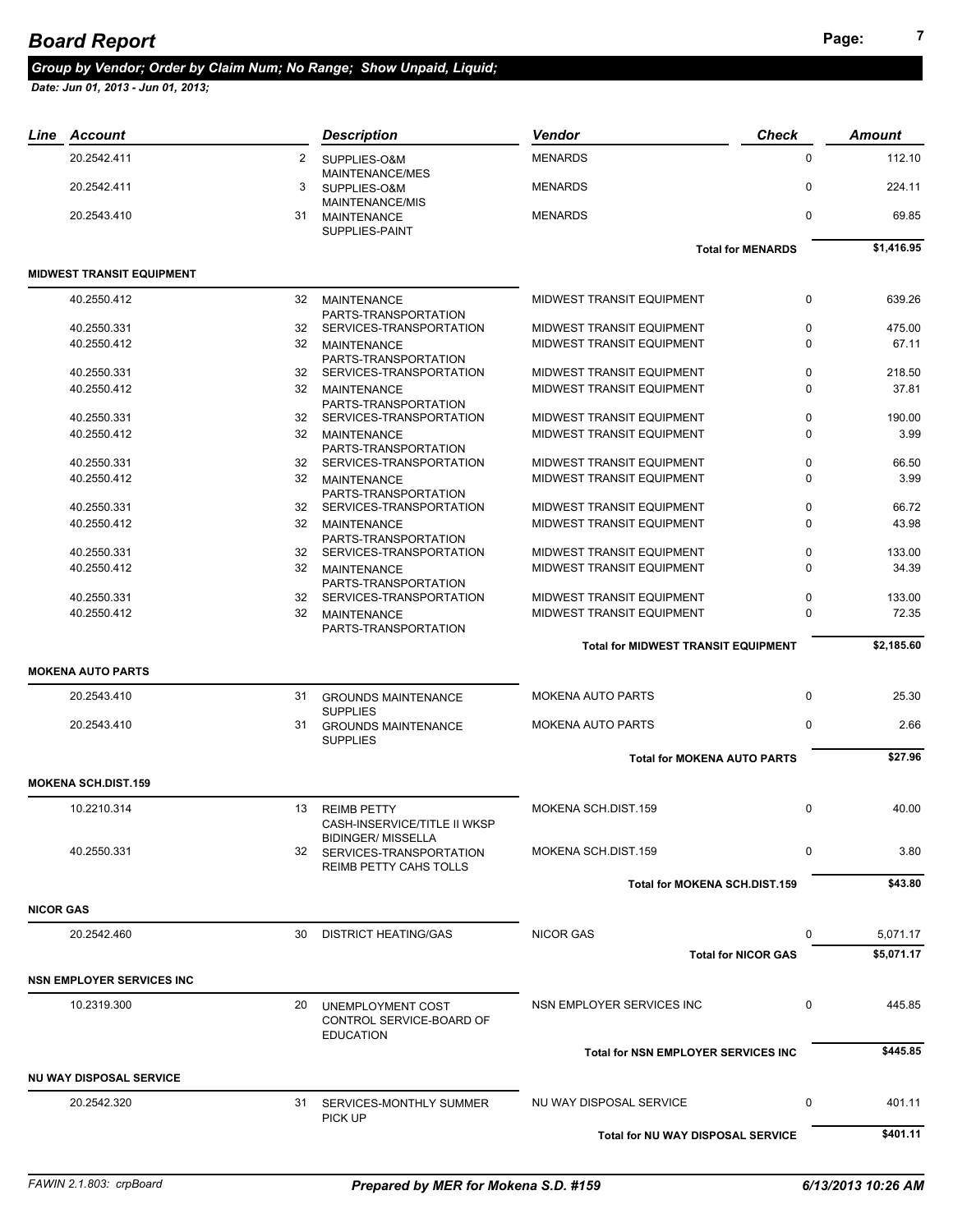#### **Page: <sup>8</sup>** *Board Report*

## *Group by Vendor; Order by Claim Num; No Range; Show Unpaid, Liquid;*

| Line Account                     |                        | <b>Description</b>                                    | Vendor                                               | <b>Check</b>            | <b>Amount</b>         |
|----------------------------------|------------------------|-------------------------------------------------------|------------------------------------------------------|-------------------------|-----------------------|
| <b>LINDA O'BRIEN</b>             |                        |                                                       |                                                      |                         |                       |
| 10.1101.690                      | 5                      | STUDENT BOOK FEE REFUND<br><b>JOSH</b>                | <b>LINDA O'BRIEN</b>                                 | $\mathbf 0$             | 25.00                 |
|                                  |                        |                                                       | <b>Total for LINDA O'BRIEN</b>                       |                         | \$25.00               |
| <b>OCONOMOWOC DEVELOPMENTAL</b>  |                        |                                                       |                                                      |                         |                       |
| 10.4120.678<br>10.4120.678       | 10 <sup>10</sup><br>10 | PRIVATE TUITION<br>PRIVATE TUITION                    | OCONOMOWOC DEVELOPMENTAL<br>OCONOMOWOC DEVELOPMENTAL | $\mathbf 0$<br>$\Omega$ | 12,439.59<br>3,221.22 |
|                                  |                        |                                                       | <b>Total for OCONOMOWOC DEVELOPMENTAL</b>            |                         | \$15,660.81           |
| <b>OTIS ELEVATOR COMPANY</b>     |                        |                                                       |                                                      |                         |                       |
| 20.2542.323                      |                        | 2 QTRLY SERVICES-O&M<br><b>MAINTENANCE MES</b>        | OTIS ELEVATOR COMPANY                                | 0                       | 153.05                |
|                                  |                        |                                                       | <b>Total for OTIS ELEVATOR COMPANY</b>               |                         | \$153.05              |
| PALOS SPORTS, INC.               |                        |                                                       |                                                      |                         |                       |
| 10.1500.410                      |                        | 2 SUPPLIES-PHYSICAL<br><b>EDUCATION/MES</b>           | PALOS SPORTS, INC.                                   | $\mathbf 0$             | 1,236.06              |
|                                  |                        |                                                       | Total for PALOS SPORTS, INC.                         |                         | \$1,236.06            |
| PERFORMANCE CHEMICAL             |                        |                                                       |                                                      |                         |                       |
| 20.2542.411                      | $\overline{2}$         | SUPPLIES-O&M<br>MAINTENANCE/MES                       | PERFORMANCE CHEMICAL                                 | $\mathbf 0$             | 44.65                 |
|                                  |                        |                                                       | <b>Total for PERFORMANCE CHEMICAL</b>                |                         | \$44.65               |
| <b>DIANE PETRONIO</b>            |                        |                                                       |                                                      |                         |                       |
| 10.1111.222                      | 35                     | <b>MEDICAL INSURANCE</b><br><b>RETIREES</b>           | <b>DIANE PETRONIO</b>                                | $\mathbf 0$             | 412.50                |
|                                  |                        |                                                       | <b>Total for DIANE PETRONIO</b>                      |                         | \$412.50              |
| <b>STEPHANIE L. POTE</b>         |                        |                                                       |                                                      |                         |                       |
| 10.1111.222                      | 35                     | <b>MEDICAL INSURANCE</b><br><b>RETIREES</b>           | STEPHANIE L. POTE                                    | $\mathbf 0$             | 375.00                |
|                                  |                        |                                                       | <b>Total for STEPHANIE L. POTE</b>                   |                         | \$375.00              |
| PROFESSIONAL DEV.ALLIANCE        |                        |                                                       |                                                      |                         |                       |
| 10.2210.314                      |                        | 13 WKSHP FOR EDUCATORS-V                              | PROFESSIONAL DEV.ALLIANCE                            | $\mathbf 0$             | 160.00                |
| 10.2210.312                      | 10                     | ALBON,<br>HARNESSING POWER WKSHP-T<br>ENGLISH,        | PROFESSIONAL DEV.ALLIANCE                            | 0                       | 160.00                |
|                                  |                        |                                                       | Total for PROFESSIONAL DEV.ALLIANCE                  |                         | \$320.00              |
| <b>PROSHRED SECURITY</b>         |                        |                                                       |                                                      |                         |                       |
| 10.2319.350                      |                        | 21 SPECIAL DISTRICT SERVICES<br>SHREDDING OLD RECORDS | PROSHRED SECURITY                                    | 0                       | 80.00                 |
|                                  |                        |                                                       | <b>Total for PROSHRED SECURITY</b>                   |                         | \$80.00               |
| <b>RIVERSIDE CORPORATE HEALT</b> |                        |                                                       |                                                      |                         |                       |
| 40.2550.310                      |                        | 32 DRIVERS ANNUAL PHYSICALS<br><b>SCREENING</b>       | RIVERSIDE CORPORATE HEALT                            | 0                       | 18.00                 |
|                                  |                        |                                                       | Total for RIVERSIDE CORPORATE HEALT                  |                         | \$18.00               |
| <b>KIM RUETH</b>                 |                        |                                                       |                                                      |                         |                       |
| 10.1101.410                      | 2                      | <b>REIMB CLASSROOM</b>                                | <b>KIM RUETH</b>                                     | $\mathbf 0$             | 71.14                 |
| 10.1101.410                      | 2                      | SUPPLIES-MES SCHOOL<br><b>REIMB CLASSROOM</b>         | KIM RUETH                                            | 0                       | 24.81                 |
|                                  |                        | SUPPLIES-MES SCHOOL                                   |                                                      |                         |                       |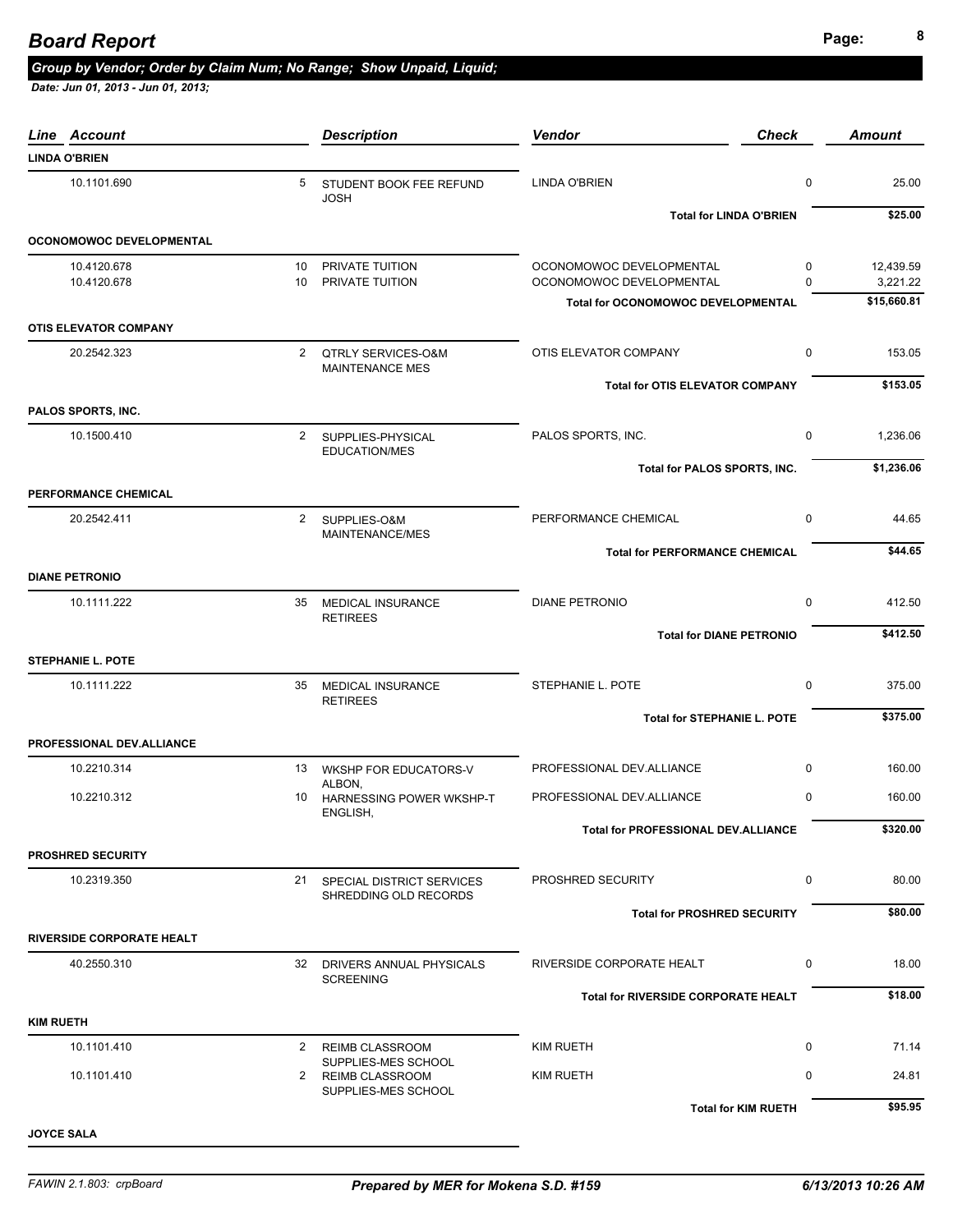| Line Account                          |    | <b>Description</b>                                     | <b>Vendor</b>                                  | <b>Check</b> | <b>Amount</b> |
|---------------------------------------|----|--------------------------------------------------------|------------------------------------------------|--------------|---------------|
| 10.1111.222                           | 35 | <b>MEDICAL INSURANCE</b><br>RETIREES 4TH QTR FINAL PMT | <b>JOYCE SALA</b>                              | $\mathbf 0$  | 375.00        |
|                                       |    |                                                        | <b>Total for JOYCE SALA</b>                    |              | \$375.00      |
| <b>SAM'S CLUB/GEMB</b><br>20.2542.411 | 4  | SUPPLIES-O&M                                           | <b>SAM'S CLUB/GEMB</b>                         | 0            | 77.28         |
|                                       |    | MAINTENANCE/MJH                                        |                                                |              | \$77.28       |
| <b>SCARIANO HIMES &amp; PETRARCA</b>  |    |                                                        | <b>Total for SAM'S CLUB/GEMB</b>               |              |               |
| 10.2310.318                           | 20 | <b>DISTRICT LEGAL SERVICES</b>                         | <b>SCARIANO HIMES &amp; PETRARCA</b>           | $\mathbf 0$  | 2,122.33      |
|                                       |    | <b>MAY</b>                                             | <b>Total for SCARIANO HIMES &amp; PETRARCA</b> |              | \$2,122.33    |
| <b>MARY THERESE SCHMITT</b>           |    |                                                        |                                                |              |               |
| 10.1101.690                           | 5  | STUDENT BOOK FEE REFUND<br>AMY                         | <b>MARY THERESE SCHMITT</b>                    | $\mathbf 0$  | 25.00         |
|                                       |    |                                                        | <b>Total for MARY THERESE SCHMITT</b>          |              | \$25.00       |
| <b>SCHOOL SPECIALTY INC</b>           |    |                                                        |                                                |              |               |
| 10.1101.410                           | 3  | INSTRUCTIONAL MATERIALS,                               | SCHOOL SPECIALTY INC                           | 0            | 99.47         |
| <b>SECRETARY OF STATE</b>             |    |                                                        | <b>Total for SCHOOL SPECIALTY INC</b>          |              | \$99.47       |
| 20.2545.410                           |    | 31 LICENSE PLATE                                       | <b>SECRETARY OF STATE</b>                      | 0            | 116.00        |
|                                       |    | RENEWAL-FLATBED & TRAILER                              | <b>Total for SECRETARY OF STATE</b>            |              | \$116.00      |
| <b>HELEN SIMPKINS</b>                 |    |                                                        |                                                |              |               |
| 10.1111.222                           |    | 35 MEDICAL INSURANCE                                   | <b>HELEN SIMPKINS</b>                          | 0            | 375.00        |
|                                       |    | <b>RETIREES</b>                                        | <b>Total for HELEN SIMPKINS</b>                |              | \$375.00      |
| <b>JOYCE SISKA</b>                    |    |                                                        |                                                |              |               |
| 10.1111.222                           |    | 35 MEDICAL INSURANCE<br><b>RETIREES</b>                | <b>JOYCE SISKA</b>                             | $\mathbf 0$  | 375.00        |
|                                       |    |                                                        | <b>Total for JOYCE SISKA</b>                   |              | \$375.00      |
| SOUTH SIDE CONTROL SUPPLY             |    |                                                        |                                                |              |               |
| 20.2542.410                           | 4  | REPAIR/REPLACEMENT<br>O&M/MJH ACTUATOR                 | SOUTH SIDE CONTROL SUPPLY                      | $\mathbf 0$  | 96.93         |
|                                       |    |                                                        | Total for SOUTH SIDE CONTROL SUPPLY            |              | \$96.93       |
| <b>SOVEREIGN LEASING, LLC</b>         |    |                                                        |                                                |              |               |
| 40.2552.325                           |    | 32 BUS LEASING-L EASE PMT ON<br>2013 CONTRACT          | SOVEREIGN LEASING, LLC                         | 0            | 42,236.00     |
|                                       |    |                                                        | Total for SOVEREIGN LEASING, LLC               |              | \$42,236.00   |
| <b>DEBBIE SPENCER</b>                 |    |                                                        |                                                |              |               |
| 10.1111.222                           |    | 35 MEDICAL INSURANCE<br><b>RETIREES</b>                | <b>DEBBIE SPENCER</b>                          | 0            | 375.00        |
|                                       |    |                                                        | <b>Total for DEBBIE SPENCER</b>                |              | \$375.00      |
| <b>AMY STEVENS</b>                    |    |                                                        |                                                |              |               |
| 10.1101.690                           |    | 5 STUDENT BOOK FEE REFUND<br><b>AIDAN</b>              | <b>AMY STEVENS</b>                             | 0            | 25.00         |
| 10.1101.690                           |    | 5 STUDENT BOOK FEE REFUND<br>GABE                      | <b>AMY STEVENS</b>                             | 0            | 285.28        |
|                                       |    |                                                        | <b>Total for AMY STEVENS</b>                   |              | \$310.28      |
| SOFTWARE TECHNOLOGY, INC.             |    |                                                        |                                                |              |               |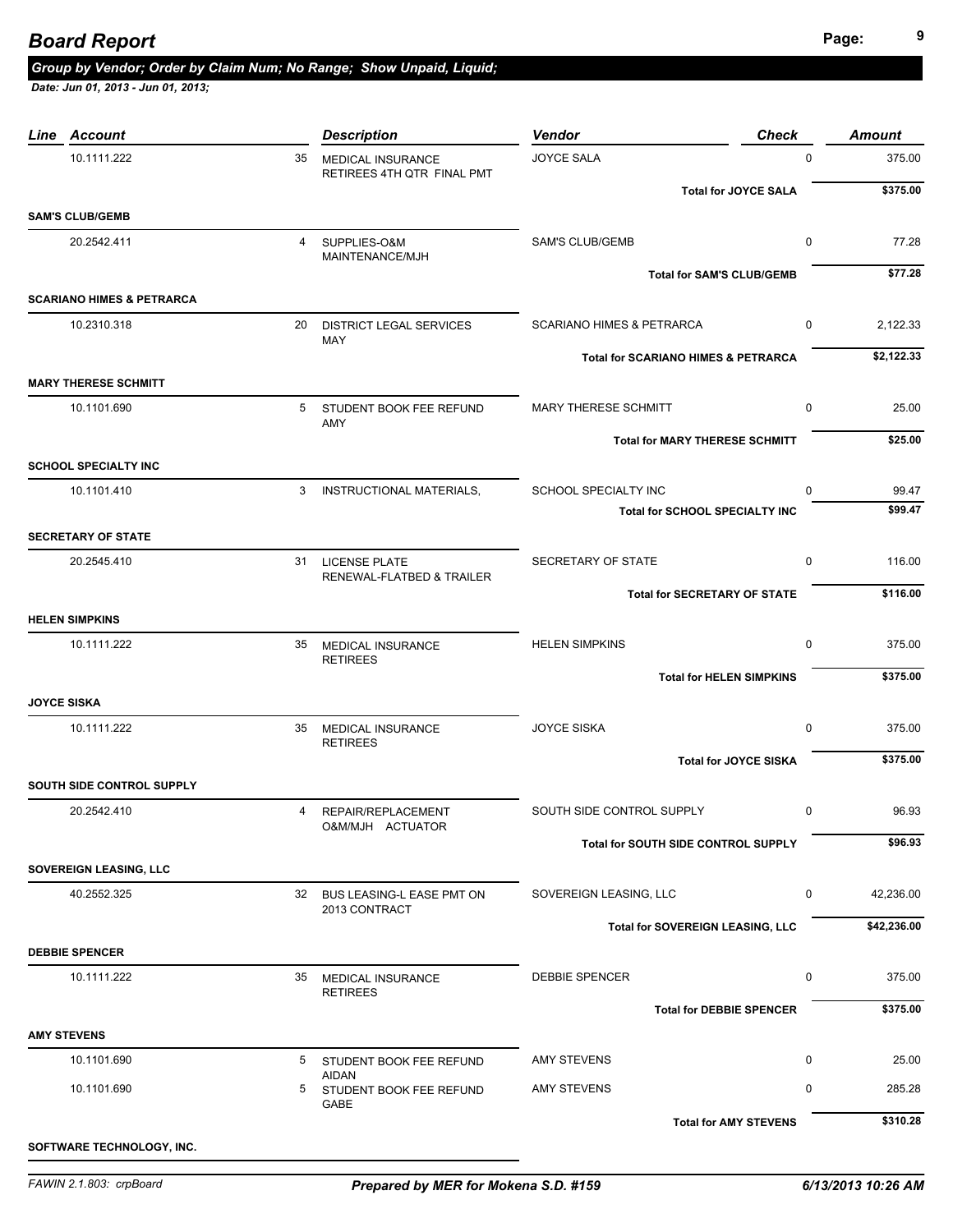| 10.1102.410              |                                                                                                                                                                                                                 |                              |                                                                                                                                                                                                                                                                                                                                                                                                                                                                                                                                         |                       | Amount                                                                                                                                                                                                                                                                                                    |
|--------------------------|-----------------------------------------------------------------------------------------------------------------------------------------------------------------------------------------------------------------|------------------------------|-----------------------------------------------------------------------------------------------------------------------------------------------------------------------------------------------------------------------------------------------------------------------------------------------------------------------------------------------------------------------------------------------------------------------------------------------------------------------------------------------------------------------------------------|-----------------------|-----------------------------------------------------------------------------------------------------------------------------------------------------------------------------------------------------------------------------------------------------------------------------------------------------------|
|                          | $\overline{4}$                                                                                                                                                                                                  | PERMANENT GRADE LABELS,      | SOFTWARE TECHNOLOGY, INC.                                                                                                                                                                                                                                                                                                                                                                                                                                                                                                               | $\mathbf 0$           | 120.00                                                                                                                                                                                                                                                                                                    |
|                          |                                                                                                                                                                                                                 |                              | Total for SOFTWARE TECHNOLOGY, INC.                                                                                                                                                                                                                                                                                                                                                                                                                                                                                                     |                       | \$120.00                                                                                                                                                                                                                                                                                                  |
|                          |                                                                                                                                                                                                                 |                              |                                                                                                                                                                                                                                                                                                                                                                                                                                                                                                                                         |                       |                                                                                                                                                                                                                                                                                                           |
| 10.2310.332              |                                                                                                                                                                                                                 | EXPENSES LEGAL AD            | <b>SUN TIMES MEDIA</b>                                                                                                                                                                                                                                                                                                                                                                                                                                                                                                                  | 0                     | 17.52                                                                                                                                                                                                                                                                                                     |
|                          |                                                                                                                                                                                                                 |                              |                                                                                                                                                                                                                                                                                                                                                                                                                                                                                                                                         |                       | \$17.52                                                                                                                                                                                                                                                                                                   |
|                          |                                                                                                                                                                                                                 |                              |                                                                                                                                                                                                                                                                                                                                                                                                                                                                                                                                         |                       |                                                                                                                                                                                                                                                                                                           |
| 10.1111.222              |                                                                                                                                                                                                                 | <b>RETIREES</b>              | <b>BARBARA TEAGUE</b>                                                                                                                                                                                                                                                                                                                                                                                                                                                                                                                   | 0                     | 375.00                                                                                                                                                                                                                                                                                                    |
|                          |                                                                                                                                                                                                                 |                              |                                                                                                                                                                                                                                                                                                                                                                                                                                                                                                                                         |                       | \$375.00                                                                                                                                                                                                                                                                                                  |
|                          |                                                                                                                                                                                                                 |                              |                                                                                                                                                                                                                                                                                                                                                                                                                                                                                                                                         |                       |                                                                                                                                                                                                                                                                                                           |
| 10.1101.410              |                                                                                                                                                                                                                 |                              | <b>TEACHER DIRECT</b>                                                                                                                                                                                                                                                                                                                                                                                                                                                                                                                   | 0                     | 444.62                                                                                                                                                                                                                                                                                                    |
|                          |                                                                                                                                                                                                                 |                              |                                                                                                                                                                                                                                                                                                                                                                                                                                                                                                                                         |                       | 211.20                                                                                                                                                                                                                                                                                                    |
|                          |                                                                                                                                                                                                                 |                              |                                                                                                                                                                                                                                                                                                                                                                                                                                                                                                                                         |                       | \$655.82                                                                                                                                                                                                                                                                                                  |
|                          |                                                                                                                                                                                                                 |                              |                                                                                                                                                                                                                                                                                                                                                                                                                                                                                                                                         |                       |                                                                                                                                                                                                                                                                                                           |
|                          |                                                                                                                                                                                                                 |                              | <b>JULIE TIBERI</b>                                                                                                                                                                                                                                                                                                                                                                                                                                                                                                                     | 0                     | 34.84                                                                                                                                                                                                                                                                                                     |
|                          |                                                                                                                                                                                                                 |                              |                                                                                                                                                                                                                                                                                                                                                                                                                                                                                                                                         |                       | \$34.84                                                                                                                                                                                                                                                                                                   |
|                          |                                                                                                                                                                                                                 |                              |                                                                                                                                                                                                                                                                                                                                                                                                                                                                                                                                         |                       |                                                                                                                                                                                                                                                                                                           |
| 40.2550.410              |                                                                                                                                                                                                                 | <b>GARAGE</b>                | <b>TYCO INTEGRATED SECURITY</b>                                                                                                                                                                                                                                                                                                                                                                                                                                                                                                         | $\mathbf 0$           | 252.00                                                                                                                                                                                                                                                                                                    |
| 20.2543.319              |                                                                                                                                                                                                                 |                              | TYCO INTEGRATED SECURITY                                                                                                                                                                                                                                                                                                                                                                                                                                                                                                                | 0                     | 252.00                                                                                                                                                                                                                                                                                                    |
| 20.2543.319              |                                                                                                                                                                                                                 | <b>MJH</b>                   | TYCO INTEGRATED SECURITY                                                                                                                                                                                                                                                                                                                                                                                                                                                                                                                | 0                     | 252.00                                                                                                                                                                                                                                                                                                    |
|                          |                                                                                                                                                                                                                 |                              |                                                                                                                                                                                                                                                                                                                                                                                                                                                                                                                                         |                       | \$756.00                                                                                                                                                                                                                                                                                                  |
|                          |                                                                                                                                                                                                                 |                              |                                                                                                                                                                                                                                                                                                                                                                                                                                                                                                                                         |                       |                                                                                                                                                                                                                                                                                                           |
| 10.1101.690              |                                                                                                                                                                                                                 |                              | DAWN UNDERWOOD                                                                                                                                                                                                                                                                                                                                                                                                                                                                                                                          | $\mathbf 0$           | 25.00                                                                                                                                                                                                                                                                                                     |
| 10.1101.690              |                                                                                                                                                                                                                 | <b>TREY</b>                  | DAWN UNDERWOOD                                                                                                                                                                                                                                                                                                                                                                                                                                                                                                                          | 0                     | 25.00                                                                                                                                                                                                                                                                                                     |
|                          |                                                                                                                                                                                                                 |                              |                                                                                                                                                                                                                                                                                                                                                                                                                                                                                                                                         |                       | \$50.00                                                                                                                                                                                                                                                                                                   |
|                          |                                                                                                                                                                                                                 |                              |                                                                                                                                                                                                                                                                                                                                                                                                                                                                                                                                         |                       |                                                                                                                                                                                                                                                                                                           |
| 10.1101.690              |                                                                                                                                                                                                                 | <b>BRIAN</b>                 | <b>MARYANN VEA</b>                                                                                                                                                                                                                                                                                                                                                                                                                                                                                                                      | 0                     | 25.00                                                                                                                                                                                                                                                                                                     |
|                          |                                                                                                                                                                                                                 |                              |                                                                                                                                                                                                                                                                                                                                                                                                                                                                                                                                         |                       | \$25.00                                                                                                                                                                                                                                                                                                   |
|                          |                                                                                                                                                                                                                 |                              |                                                                                                                                                                                                                                                                                                                                                                                                                                                                                                                                         |                       |                                                                                                                                                                                                                                                                                                           |
| 20.2542.370              |                                                                                                                                                                                                                 |                              | <b>VILLAGE OF MOKENA</b>                                                                                                                                                                                                                                                                                                                                                                                                                                                                                                                | $\mathbf 0$           | 347.06                                                                                                                                                                                                                                                                                                    |
| 20.2542.370              |                                                                                                                                                                                                                 | SEWER-MES NW                 | <b>VILLAGE OF MOKENA</b>                                                                                                                                                                                                                                                                                                                                                                                                                                                                                                                | 0                     | 737.65                                                                                                                                                                                                                                                                                                    |
| 20.2542.370              |                                                                                                                                                                                                                 |                              | <b>VILLAGE OF MOKENA</b>                                                                                                                                                                                                                                                                                                                                                                                                                                                                                                                | 0                     | 796.51                                                                                                                                                                                                                                                                                                    |
| 20.2542.370              |                                                                                                                                                                                                                 |                              | <b>VILLAGE OF MOKENA</b>                                                                                                                                                                                                                                                                                                                                                                                                                                                                                                                | 0                     | 531.64                                                                                                                                                                                                                                                                                                    |
| 20.2542.370              |                                                                                                                                                                                                                 | SEWER-MJH                    | <b>VILLAGE OF MOKENA</b>                                                                                                                                                                                                                                                                                                                                                                                                                                                                                                                | 0                     | 788.22                                                                                                                                                                                                                                                                                                    |
|                          |                                                                                                                                                                                                                 |                              |                                                                                                                                                                                                                                                                                                                                                                                                                                                                                                                                         |                       | \$3,201.08                                                                                                                                                                                                                                                                                                |
| VISION SERVICE PLAN (IL) |                                                                                                                                                                                                                 |                              |                                                                                                                                                                                                                                                                                                                                                                                                                                                                                                                                         |                       |                                                                                                                                                                                                                                                                                                           |
|                          |                                                                                                                                                                                                                 |                              |                                                                                                                                                                                                                                                                                                                                                                                                                                                                                                                                         |                       |                                                                                                                                                                                                                                                                                                           |
| 10.1101.222              |                                                                                                                                                                                                                 | 35 VISION INSURANCE PREMIUMS | VISION SERVICE PLAN (IL)                                                                                                                                                                                                                                                                                                                                                                                                                                                                                                                | $\mathbf 0$           | 1,109.18                                                                                                                                                                                                                                                                                                  |
|                          | SUN TIMES MEDIA<br><b>BARBARA TEAGUE</b><br><b>TEACHER DIRECT</b><br>10.1101.410<br><b>JULIE TIBERI</b><br>10.1101.410<br><b>TYCO INTEGRATED SECURITY</b><br>DAWN UNDERWOOD<br>MARYANN VEA<br>VILLAGE OF MOKENA | 3                            | 20 BOARD OF EDUCATION<br>35 MEDICAL INSURANCE<br>2 SUPPLIES FOR 2013-14,<br>GR 4 COMMON CORE COMP,<br>2 REIMB SUPPLIES-MES SCHOOL<br>32 ALARM SERV SECURITY BUS<br>31 CONTRACT SECURITY QTRLY<br><b>MES</b><br>31 CONTRACT SECURITY QTRLY<br>5 STUDENT BOOK FEE REFUND<br><b>CODY</b><br>5 STUDENT BOOK FEE REFUND<br>5 STUDENT BOOK FEE REFUND<br>31 UTILITIES-WATER &<br>31 UTILITIES-WATER &<br>SEWER-MES CENTRAL E<br>31 UTILITIES-WATER &<br>SEWER-MES CENTRAL<br>31 UTILITIES-WATER &<br><b>SEWER-MIS</b><br>31 UTILITIES-WATER & | <b>TEACHER DIRECT</b> | <b>Total for SUN TIMES MEDIA</b><br><b>Total for BARBARA TEAGUE</b><br>$\Omega$<br><b>Total for TEACHER DIRECT</b><br><b>Total for JULIE TIBERI</b><br><b>Total for TYCO INTEGRATED SECURITY</b><br><b>Total for DAWN UNDERWOOD</b><br><b>Total for MARYANN VEA</b><br><b>Total for VILLAGE OF MOKENA</b> |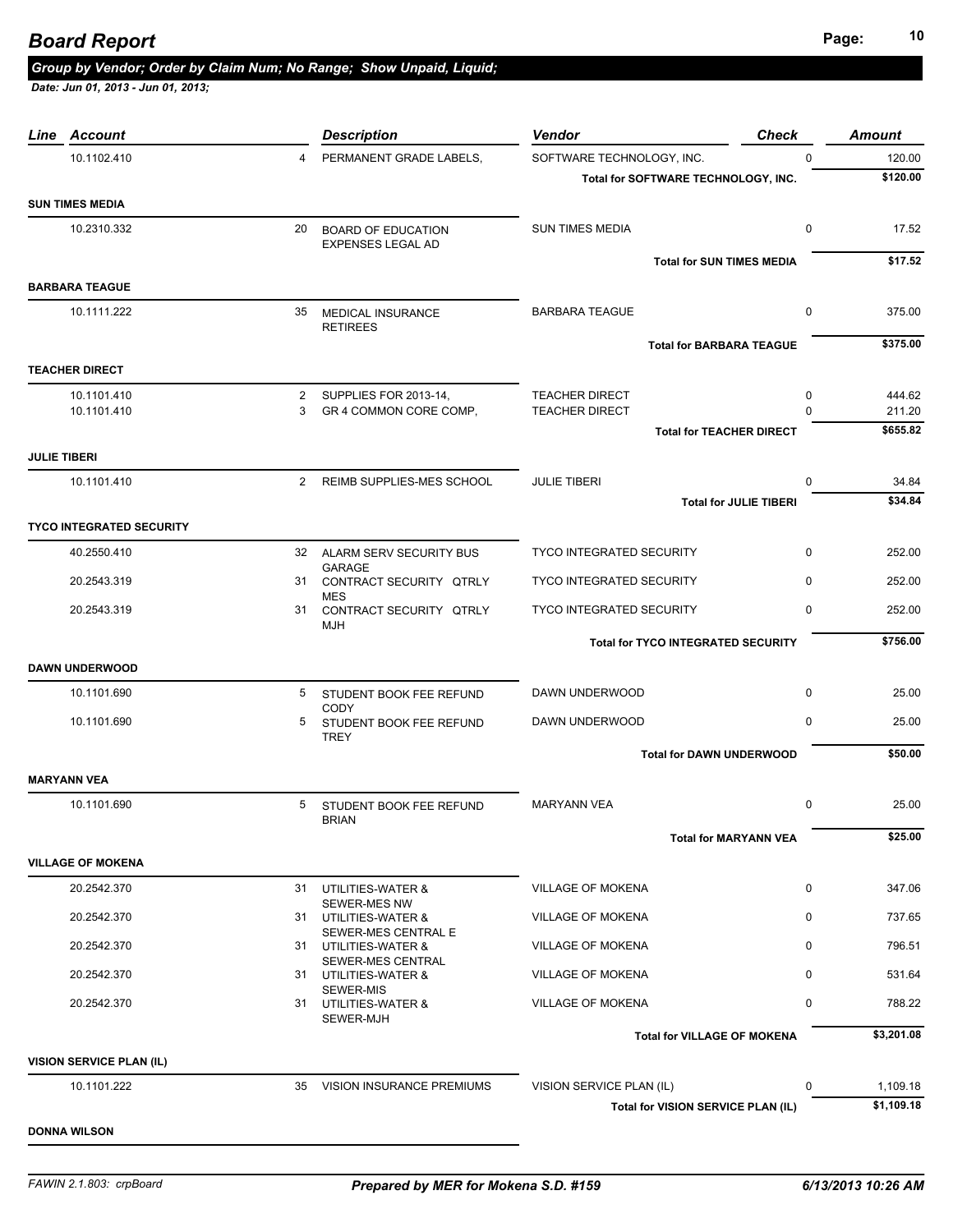# **Page: <sup>11</sup>** *Board Report*

# *Group by Vendor; Order by Claim Num; No Range; Show Unpaid, Liquid;*

| Account<br>Line         |    | <b>Description</b>                          | <b>Vendor</b>                     | <b>Check</b>                  | Amount   |
|-------------------------|----|---------------------------------------------|-----------------------------------|-------------------------------|----------|
| 10.1111.222             | 35 | <b>MEDICAL INSURANCE</b><br><b>RETIREES</b> | DONNA WILSON                      |                               | 375.00   |
|                         |    |                                             |                                   | <b>Total for DONNA WILSON</b> | \$375.00 |
| WILL CTY REGL OFC OF ED |    |                                             |                                   |                               |          |
| 10.2643.318             | 30 | SERVICES-O&M<br>MAINTENANCE/HEATING         | WILL CTY REGL OFC OF ED           |                               | 94.00    |
|                         |    |                                             | Total for WILL CTY REGL OFC OF ED |                               | \$94.00  |